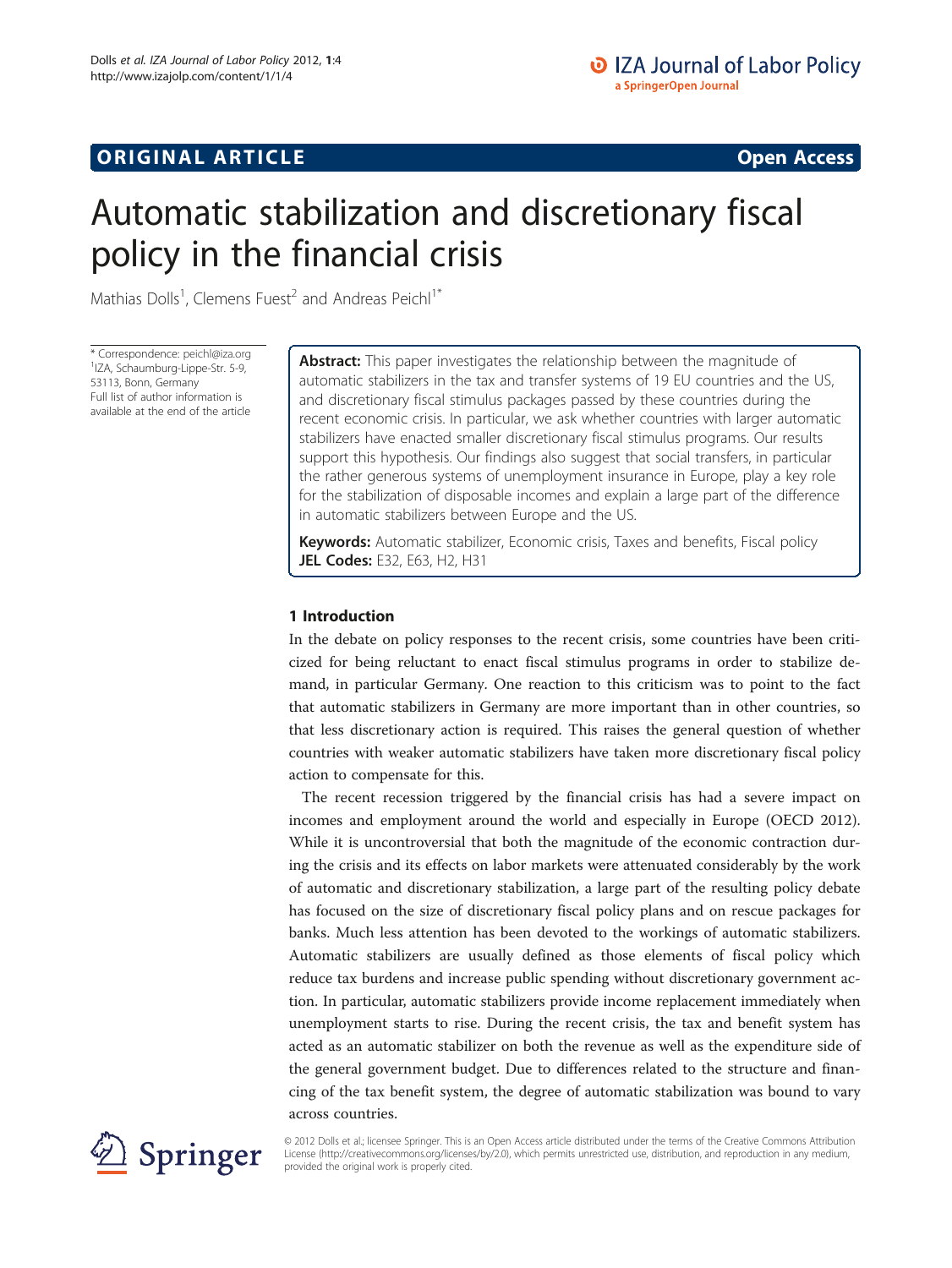Automatic stabilizers are widely seen to play a key role in providing income insurance for households and hence in stabilizing demand and output. The automatic action of tax-transfer policies was accompanied in most countries by discretionary action in the field of tax, social and labor market policy. This action included a broad range of measures such as (payroll) tax cuts, employment incentives, activation policies, higher benefits and increased transfers to low-income households. Therefore, especially for the recent crisis, it is important to assess the contribution of automatic stabilizers to the overall fiscal expansion and to compare their magnitude across countries. Understanding the relationship between automatic stabilizers and discretionary fiscal policy is crucial, because countries with larger automatic stabilizers have to rely less on discretionary fiscal stimulus packages, other things being equal. As final data on fiscal stimulus packages during the recent economic crisis are now available, it is possible to shed light on this relationship. This is the purpose of this paper.

We build on former work (see Dolls et al. [2012\)](#page-18-0) which investigates the magnitude of automatic stabilizers inherent in the tax and transfer systems of 19 EU countries plus the US<sup>1</sup>. We relate these estimates of automatic stabilizers to new information on discretionary fiscal stimuli. Our empirical analysis points to a robust negative relationship between these two pillars of fiscal and social policy. This suggests that policy makers may indeed have taken into consideration the strength of automatic stabilizers when they decided how much to spend on discretionary fiscal policy packages in the crisis. These results are interesting because they shed new light on the factors determining the fiscal policy response of governments to the crisis. Our findings have important implications for the ongoing policy debate about institutional reforms following the sovereign debt crisis. While it is clear that balanced budgets need to be achieved in the medium-run, it is important to take into account the impact of reforms on automatic stabilizers. Also, our results support the argument that countries that have enacted smaller stimulus programs were countries with more automatic stabilizers. Of course, automatic stabilizers should not be the only determinant of discretionary programs. Other factors like the initial budgetary position or the size of the shock in the country under consideration have to be taken into account.

What is the contribution of this paper, relative to the existing literature? To the best of our knowledge, we are the first who analyze this relationship for the recent economic crisis with a direct measure for the magnitude of automatic stabilizers and upto-date data on fiscal stimulus packages. The (IMF [2009\)](#page-18-0), using the average ratio of revenue to GDP as an indirect measure for automatic stabilization, finds a negative relationship between government size and the size of the discretionary fiscal impulse<sup>2</sup>. Moreover, as their work was done at an early stage in the recession, they rely on projections for discretionary measures (see IMF ([2009](#page-18-0))). However, in (Dolls et al. [2012](#page-18-0)), we show that simple macro measures such as the tax revenue to GDP ratio only partially predict the amount of automatic stabilization. In a similar vein, the (OECD [2009\)](#page-18-0) finds an inverse relationship between the size of fiscal packages and automatic stabilizers, but also uses projections for fiscal stimulus and a measure for automatic stabilization which is conceptually not comparable to ours as it is based on the cyclical sensitivity of the budget to the economic cycle (see Girouard and André [2005](#page-18-0)).

Two recent contributions investigate the cross-country variation in fiscal stimulus during the crisis ((Bénétrix and Lane [2010](#page-17-0)) and (Aaizenman and Jinjarak [2010](#page-17-0))) and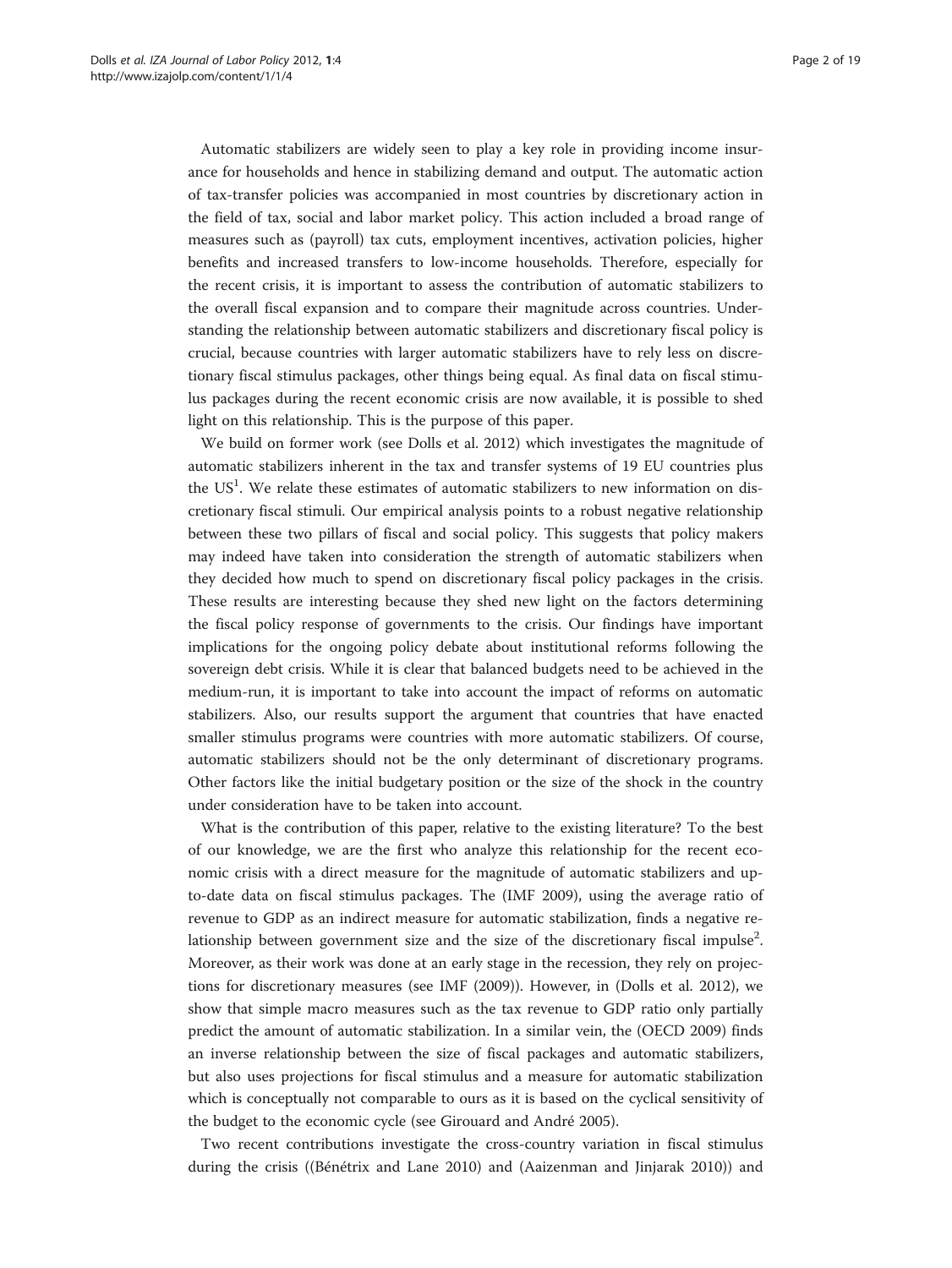relate it to several explanatory variables (e.g. pre-crisis GDP per capita, trade openness, fiscal space), but do not account for the amount of automatic stabilization. Interestingly and in line with our hypothesis, (Auerbach [2009](#page-17-0)) points to the fact that automatic stabilizers have been historically low in the pre-crisis years 2003-7 in the U.S. and concludes that this low level of automatic stabilization is one potential explanation for policy decisions with regard to discretionary fiscal policy during the recent economic crisis in the US.

The rest of the paper is organized as follows. In Section 2, we describe the conceptual framework and the empirical approach. Section 3 presents the results for automatic stabilizers and section 4 the relationship with discretionary fiscal policy. Section 5 concludes.

## 2 Conceptual framework and empirical approach framework

#### 2.1 Theoretical background

Economic stabilization is primarily associated with the ability of taxes and transfers to stabilize income and in consequence consumption automatically in the face of economic downturns. The stabilizing character of the tax and transfer system relies on a simple mechanism: In the presence of a negative shock to income, taxes net of transfers decline, so that the negative shock on disposable income is smaller than it would be in the absence of the tax and transfer system. Several components of government budgets are affected by the macroeconomic situation in ways that operate to smooth the business cycle, with progressive income taxes and out-of-work benefits being the most prominent example. Automatic stabilization might have effects not only on disposable income but also on GDP itself. If in a recession, fewer taxes are collected and more transfers are paid. This should support private incomes and damp adverse movements in aggregate demand. We can expect this stabilizing property to be stronger if the tax system is more progressive (van den Noord [2000](#page-18-0)).

The extent to which automatic stabilizers mitigate the impact of income shocks on household demand essentially depends on two factors. Firstly, the tax and transfer system determines the way in which a given shock to gross income translates into a change in disposable income. For instance, in the presence of a proportional income tax with a tax rate of 40%, a shock on gross income of one hundred Euros leads to a decline in disposable income of 60 Euros. In this case, the tax absorbs 40% of the shock to gross income. A progressive tax, in turn, would have a stronger stabilizing effect. The second factor is the link between current disposable income and current demand for goods and services. If the income shock is perceived as transitory and current demand depends on some concept of permanent income, and if households can borrow or use accumulated savings, their demand will not change. In this case, the impact of automatic stabilizers on current demand would be equal to zero. Things are different, though, if households were liquidity constrained. In this case, their current expenditures do depend on disposable income so that automatic stabilizers play a role. However, in this paper, we will concentrate on the first factor, the stabilization of disposable income aftershocks on gross income (see Dolls et al. [2012](#page-18-0) for the stabilization of household demand).

A common measure for estimating automatic stabilization is the "normalized tax change" used by (Auerbach and Feenberg [2000\)](#page-17-0) which can be interpreted as "the tax system's built-in flexibility" (Pechman ([1973; 1987](#page-18-0))). Based on this idea, in (Dolls et al. [2012](#page-18-0)),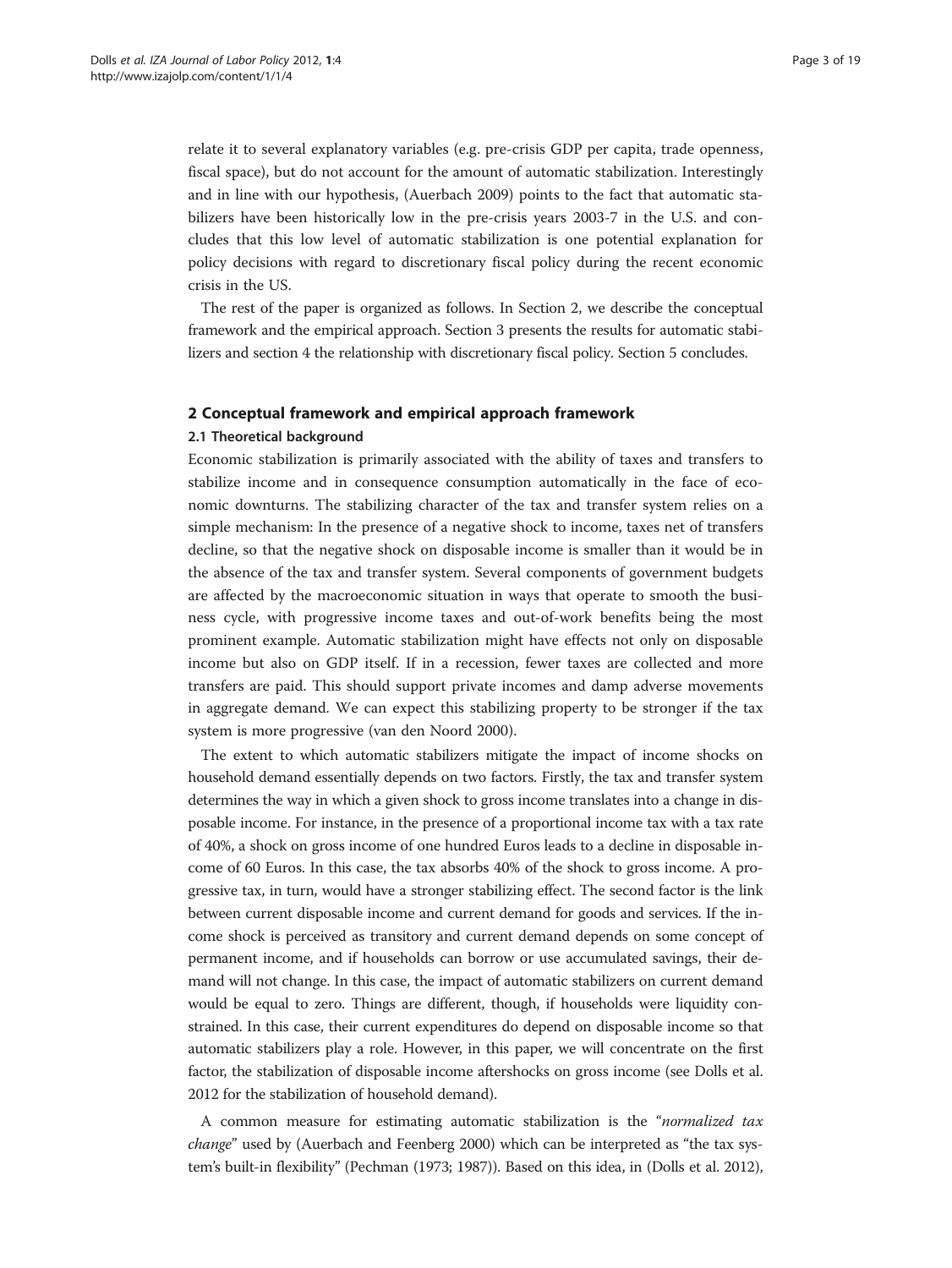we define the "income stabilization coefficient" τ which shows how changes in market income (defined as the sum of all incomes from market activities such as (self)-employment, business and property income)  $Y^M$  translate into changes in disposable income (market income minus taxes plus benefits)  $Y^D$  through changes in net tax payments G. We extend the concept of normalized tax change to include (direct) taxes as well as transfers. We take into account personal income taxes (at all government levels), social insurance contributions as well as payroll taxes and transfers to private households such as out-of-work benefits<sup>3</sup>. (Dolls et al. [2012](#page-18-0)) show that the income stabilization coefficient can be derived from any general functional relationship between disposable income and market income. The derivation can be either done on the macro or on the micro level. On the macro level, it holds that the aggregate change in market income is transmitted via  $\tau$  into an aggregate change in disposable income. However, one problem for the computation with macro data is that this data includes behavioral and general equilibrium effects as well as active fiscal policy. Therefore, a measure of automatic stabilization based on macro data captures all these effects. In order to single out the pure size of automatic stabilization, we compute τ using arithmetic changes ( $\Delta$ ) in total disposable income  $(\sum_i\!\Delta Y^D_i)$  and market income  $(\sum_i \Delta Y_i^M)$  based on household micro level information:

$$
\sum_{i} \Delta Y_i^D = (1 - \tau) \sum_{i} \Delta Y_i^M
$$

$$
\tau = 1 - \frac{\sum_{i} \Delta Y_i^D}{\sum_{i} \Delta Y_i^M} = \frac{\sum_{i} (\Delta Y_i^M - \Delta Y_i^D)}{\sum_{i} \Delta Y_i^M}
$$

Computations are done according to the tax benefit rules which were in force before 2008 in order to avoid an endogeneity problem resulting from policy responses after the start of the crisis.

#### 2.2 Microsimulation using TAXSIM and EUROMOD

We use microsimulation techniques to simulate taxes, benefits and disposable income under different scenarios for a representative micro-data sample of households. Simulation analysis allows conducting a controlled experiment by changing the parameters of interest while holding everything else constant. In particular, we are able to investigate the causal effects of different types of shocks on household disposable income and to avoid endogeneity problems when identifying the counterfactual effects (see Bourguignon and Spadaro ([2006](#page-18-0))). We can hence single out the role of automatic stabilization which is not possible in an ex-post evaluation (or with macro data) as it is not possible to disentangle the effects of automatic stabilizers, active fiscal and monetary policy and behavioral responses like changes in labor supply or benefit take-up.

Simulations are carried out using TAXSIM - the NBER's model for calculating liabilities under US Federal and State income tax laws from individual data - and EURO-MOD, a static tax-benefit model for 19 EU countries, which was designed for comparative analysis<sup>4</sup>. The models can simulate most direct taxes and benefits except those based on previous contributions as this information is usually not available from the cross-sectional survey data used as input datasets. Information on these instruments is taken directly from the original data sources. Both models assume full benefit take-up and tax compliance, focusing on the intended effects of tax-benefit systems.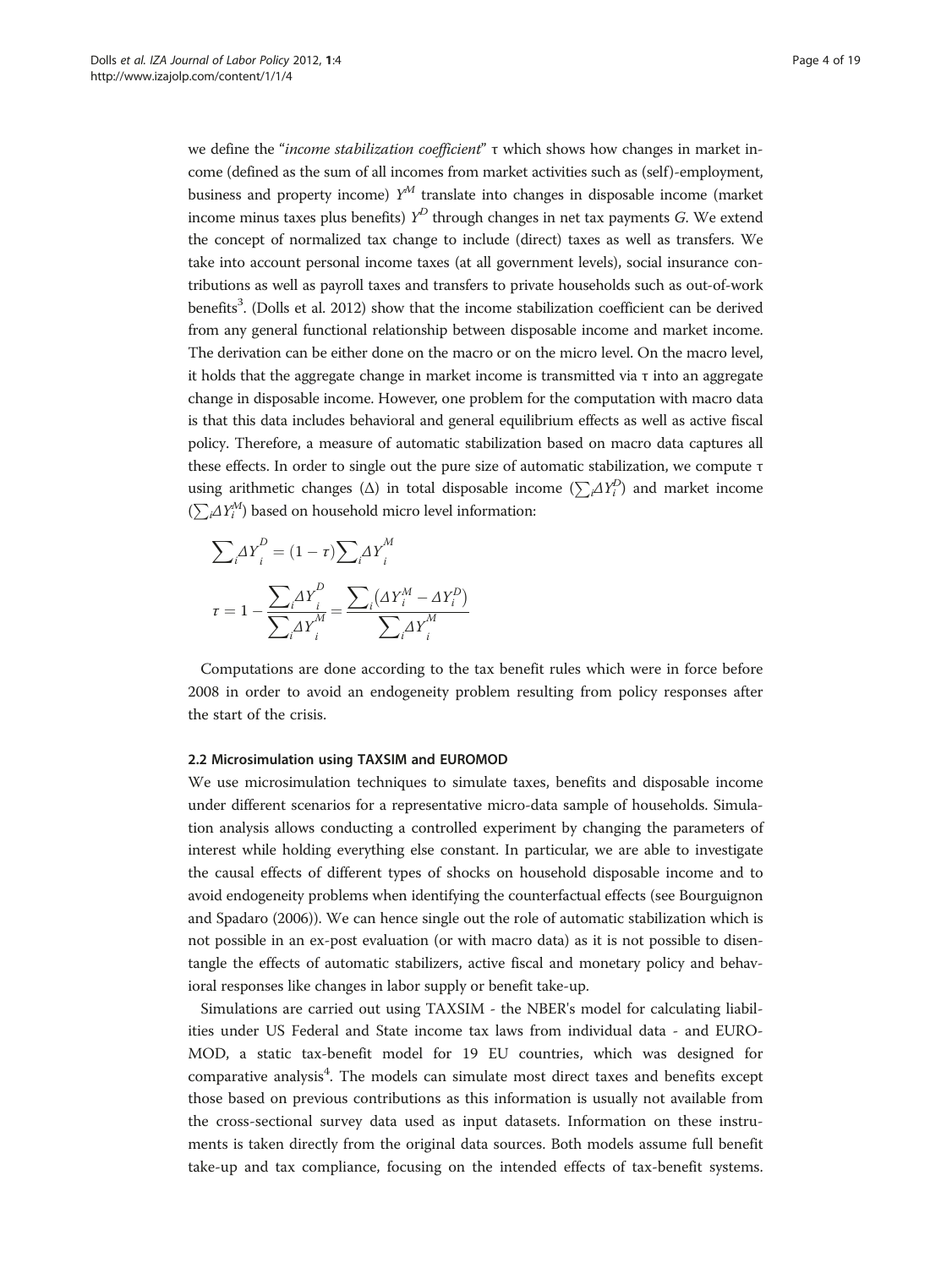These assumptions create an upwards bias on the automatic stabilizer measure – especially in countries where means-tested benefits are important (e.g., Ireland, UK), as take-up rates are typically much lower than for insurance benefits. The main stages of the simulations are the following. First, a representative micro-data sample and the according, pre-crisis tax-benefit rules (as of January  $1<sup>st</sup>$ , 2008) are read into the model. Then for each tax and benefit instrument, the model constructs corresponding assessment units, ascertains which are eligible for that instrument and determines the amount of benefit or tax liability for each member of the unit. Finally, after all taxes and benefits in question are simulated, disposable income is calculated.

# 2.3 Scenarios

The existing literature on stabilization so far has concentrated on increases in earnings or gross incomes to examine the stabilizing impact of tax benefit systems. In the light of the recent economic crisis, there is more interest in a downturn scenario. Reinhart and Rogoff ([2009\)](#page-18-0) stress that recessions following a financial crisis have particularly severe effects on asset prices, output and unemployment. Therefore, we run two controlled experiments of macro shocks to income and employment. The first is a proportional decline in household gross income by 5% (income shock). This is the usual way of modeling shocks in simulation studies analyzing automatic stabilizers. However, economic downturns typically affect households asymmetrically, with some households losing their jobs and suffering a sharp decline in income and other households being much less affected, as wages are usually rigid in the short term. We therefore consider a second, idiosyncratic macro shock where some households become unemployed and therefore lose all their labor earnings (unemployment shock). In this scenario, the unemployment rate increases such that total household income decreases by 5% as well in order to make both scenarios as comparable as possible<sup>5</sup>.

Dolls et al. [\(2012\)](#page-18-0) show that the two types of shocks and the resulting stabilization coefficients can be interpreted along the lines of average effective marginal tax rates (EMTR) for the whole tax benefit system at the intensive (proportional income shock) or extensive (unemployment shock) margin (see, e.g., Immvervoll [2004](#page-18-0)). Our measures of automatic stabilization differ from conventional EMTRs as we take into account income and payroll taxes as well as social benefits. In addition, instead of averaging individual EMTRs, the measure of automatic stabilization looks at the total change in market and disposable incomes.

The increase of the unemployment rate is modeled through reweighting of our samples<sup>6</sup>. The weights of the unemployed are increased while those of the employed with similar characteristics are decreased, i.e., in effect, a fraction of employed households is made unemployed. With this reweighting approach we control for several individual and household characteristics that determine the risk of becoming unemployed. The implicit assumption behind this approach is that the socio-demographic characteristics of the unemployed remain constant<sup>7</sup>.

## 3 Automatic stabilization

In this section, we report and discuss the most important results from (Dolls et al. [2012](#page-18-0)) which will be the input for the main analysis in the next section.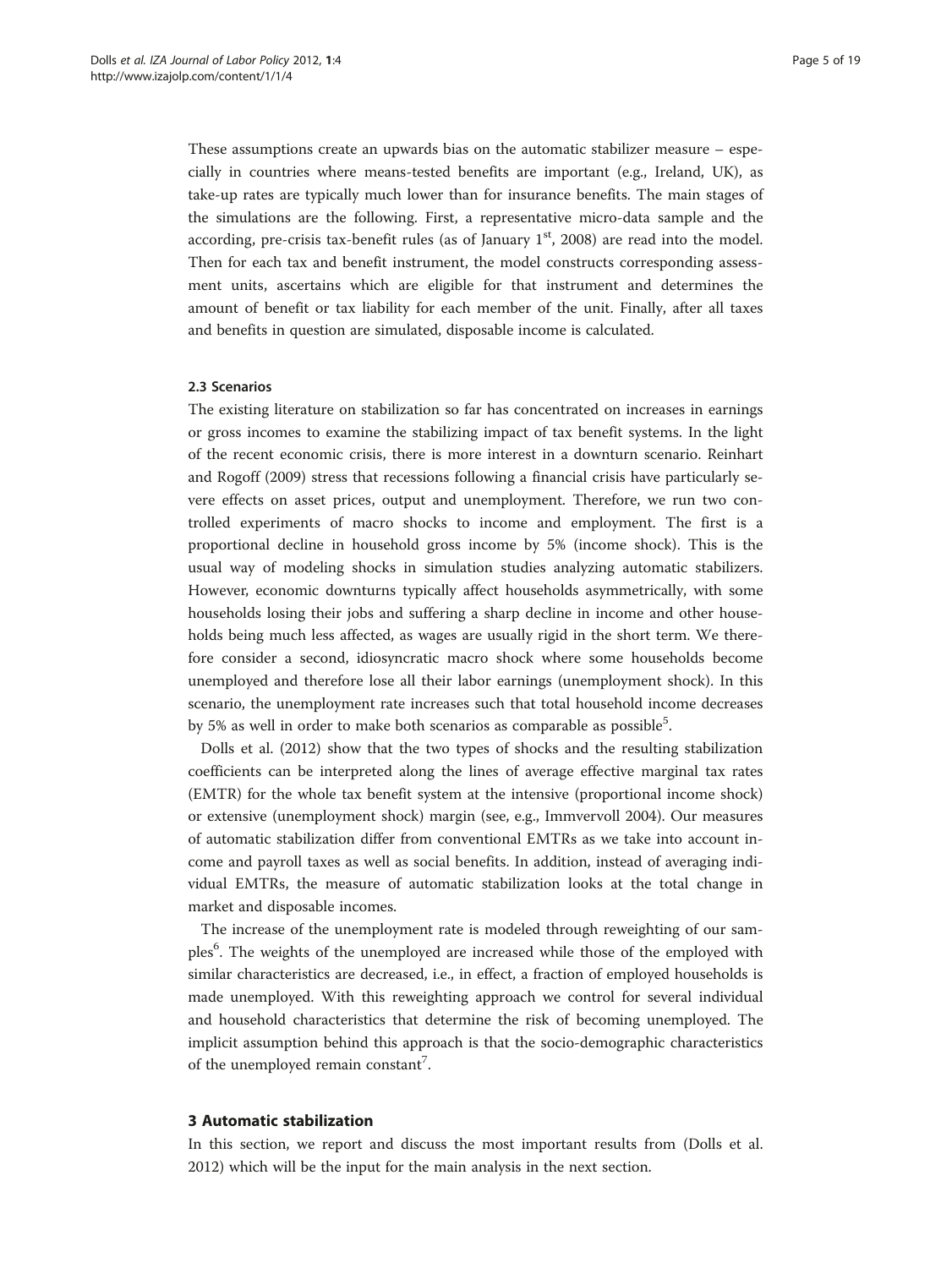We start our analysis by comparing the US to Europe. Our simulation model includes 19 European countries which we treat as one single country (i.e. the "United States of Europe"). All of them are EU Member States, which is why we refer to this group as the EU, bearing in mind that some EU member countries are missing. We also consider the countries of the Euro area and refer to this group as 'Euro'. Figure 1 summarizes the results of our baseline simulation, which focuses on the income tax, social insurance contributions (or payroll taxes) paid by employees and benefits. Consider first the income shock. Approximately 38% of such a shock would be absorbed by automatic stabilizers in the EU (and Euroland). For the US, we find a slightly lower value of 32%. This difference of just six percentage points is surprising in so far as automatic stabilizers in Europe are usually considered to be drastically higher than in the  $US^8$ . Our results qualify this view to a certain degree; at least as far as proportional income shocks are concerned. Figure 1 shows that taxes and social insurance contributions are the dominating factors which drive  $\tau$  in case of a uniform income shock. Benefits are of minor importance in this scenario.

In the case of the unemployment shock, the difference between the EU and the US is larger. EU automatic stabilizers now absorb 47% of the shock (49% in the Euro zone) whereas the stabilization effect in the US is only 34%. This difference can be explained with the importance of out-of-work benefits which account for a large part of stabilization in Europe in this scenario. Benefits alone absorb 19% of the shock in Europe compared to just 7% in the  $US^9$ .

# 3.1 Cross-country differences

The results for the stabilization coefficient vary considerably across countries, as can be seen from Figure 2. In the case of the income shock, we find the highest stabilization coefficient for Denmark, where automatic stabilizers cushion 56% of the shock. Belgium

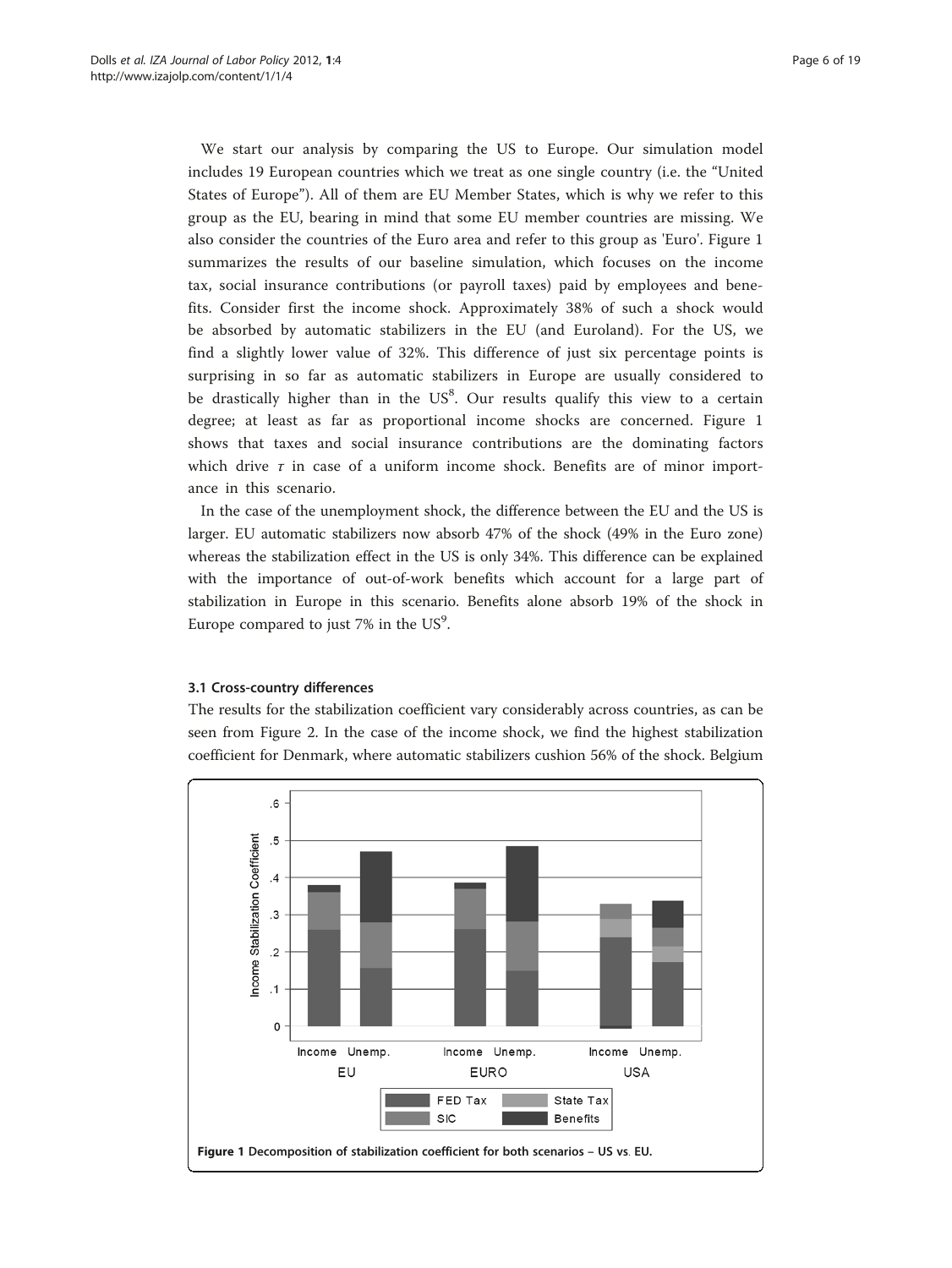

(53%), Germany (48%) and Hungary (48%) also have strong automatic stabilizers. The lowest values are found for Estonia (25%), Spain (28%) and Greece (29%). With the exception of France, taxes seem to have a stronger stabilizing role than social security contributions.

In case of the unemployment shock, the stabilization coefficients are larger for the majority of countries. Again, the highest value emerges for Denmark (82%), followed by Sweden (68%), Germany (62%), Belgium (61%) and Luxembourg (59%). The relatively low value of stabilization from (unemployment) benefits in Finland compared to its neighboring Nordic countries might be surprising at a first glance but can be explained with the fact that Finland has the least generous unemployment benefits of the Nordic countries (see Aaberge et al. ([2000\)](#page-17-0)). Hungary (47%) is now at the EU average due to the relatively low level of unemployment benefits. At the other end of the spectrum, there are some countries with values below the US level of 34%. These include Estonia (23%), Italy (31%), and, to a lesser extent, Poland (33%).

When looking only at the personal income tax, it is surprising that the values for the US (federal and state level income tax combined) are higher than the EU average. To some extent, this qualifies the widespread view that tax progressivity is higher in Europe (e.g., Alesina and Glaeser [\(2004\)](#page-17-0) or Piketty and Saez ([2007\)](#page-18-0)). Of course, this can be partly explained by the considerable heterogeneity within Europe. But still, only a few countries like Belgium, Germany and the Nordic countries have higher contributions of stabilization coming from the personal income tax.

It is a striking feature of our results that automatic stabilizers differ significantly within Europe. In particular, automatic stabilizers in Eastern and Southern European countries are much weaker than in the rest of Europe. One factor contributing to this is that government size is often positively correlated with per capita incomes, at least in Europe. The stabilization of disposable incomes will therefore be higher in high income countries, just as a side effect of a larger public sector.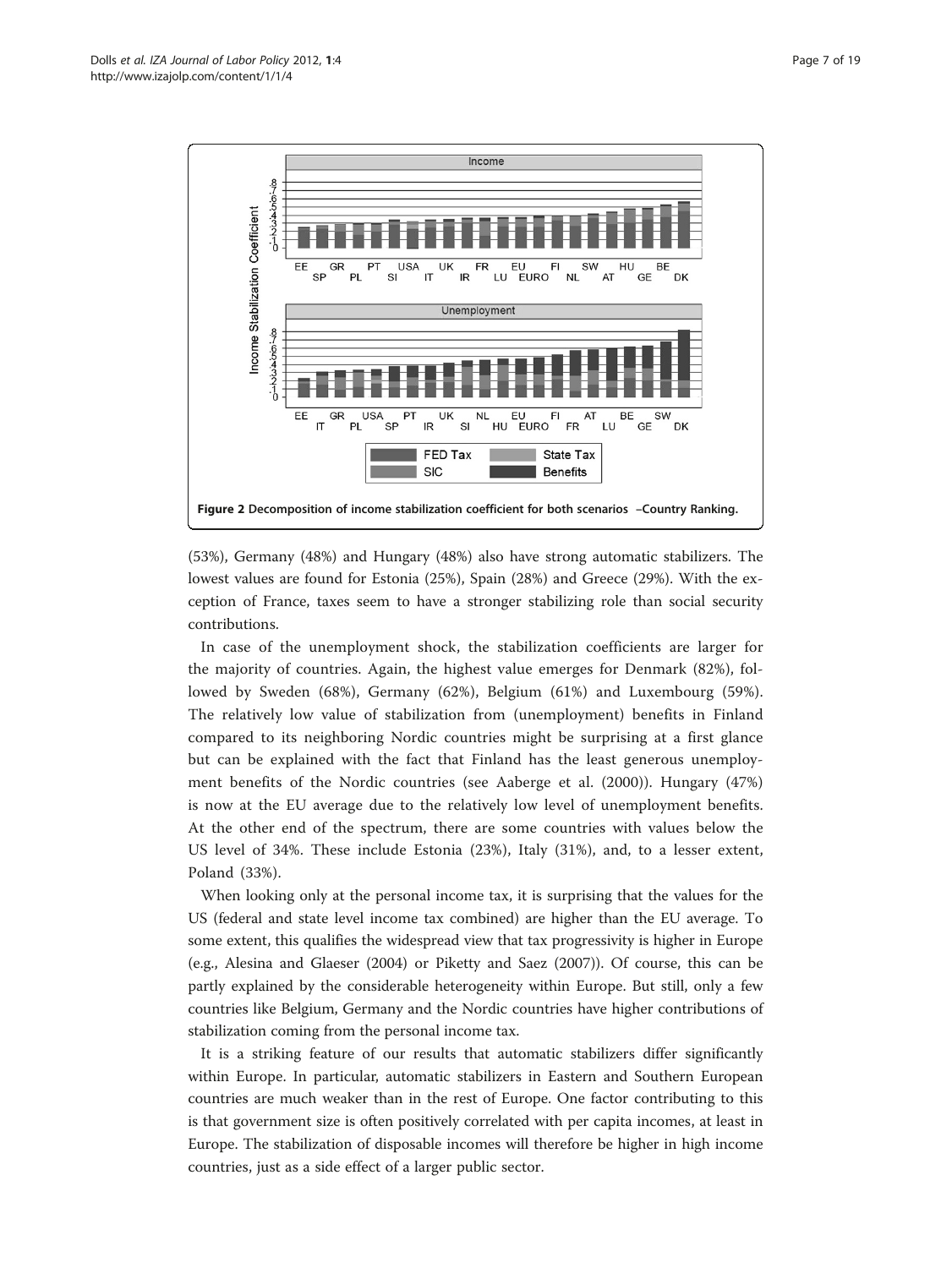In addition, it can be seen from Figure 3 that there is a clear positive relationship between our measure of automatic stabilization and effective average tax rates – which is not surprising given its definition.

The relationship between effective average tax rates and the stabilization coefficient for the unemployment shock is weaker as shown in Figure 4. The reason is that the latter depends to a large extent on the generosity of unemployment benefits.

# 4 Automatic stabilizers and discretionary fiscal policy during the crisis

During the crisis, policy-makers implemented a number of discretionary reforms to social protection systems. In most countries, social protection was increased with a number of measures targeted at families with children and households exposed to poverty risks. Other measures were aimed at maintaining or facilitating (re)employment. Another set of policies was geared at encouraging flexible working time, thus enhancing internal flexibility, and more in general at cutting labor costs.

We use up-to-date data on fiscal stimulus packages from the (IMF [2012\)](#page-18-0) and the (OECD [2010](#page-18-0)) which slightly differ in terms of measurement of active fiscal policy. Conceptually, fiscal policy can be measured by changes in the actual budget balance which can be split up into a cyclical and a structural component. The total change in the budget balance reflects the effect of both automatic stabilizers and discretionary fiscal policy and does not allow us to compare the two pillars of fiscal policy see e.g. (Fatás and Mihov [2009\)](#page-18-0).

In a first step, we consider the relationship between the cumulative change in the cyclical government balance 2009-11 in per cent of 2008 GDP and our measure for automatic stabilizers. Figures 5 and 6 reveal a significant negative relationship between the stabilization coefficient and changes in the cyclical balance. That is, the higher the built-in automatic stabilizers, the larger the cyclical deficit during the crisis. However,

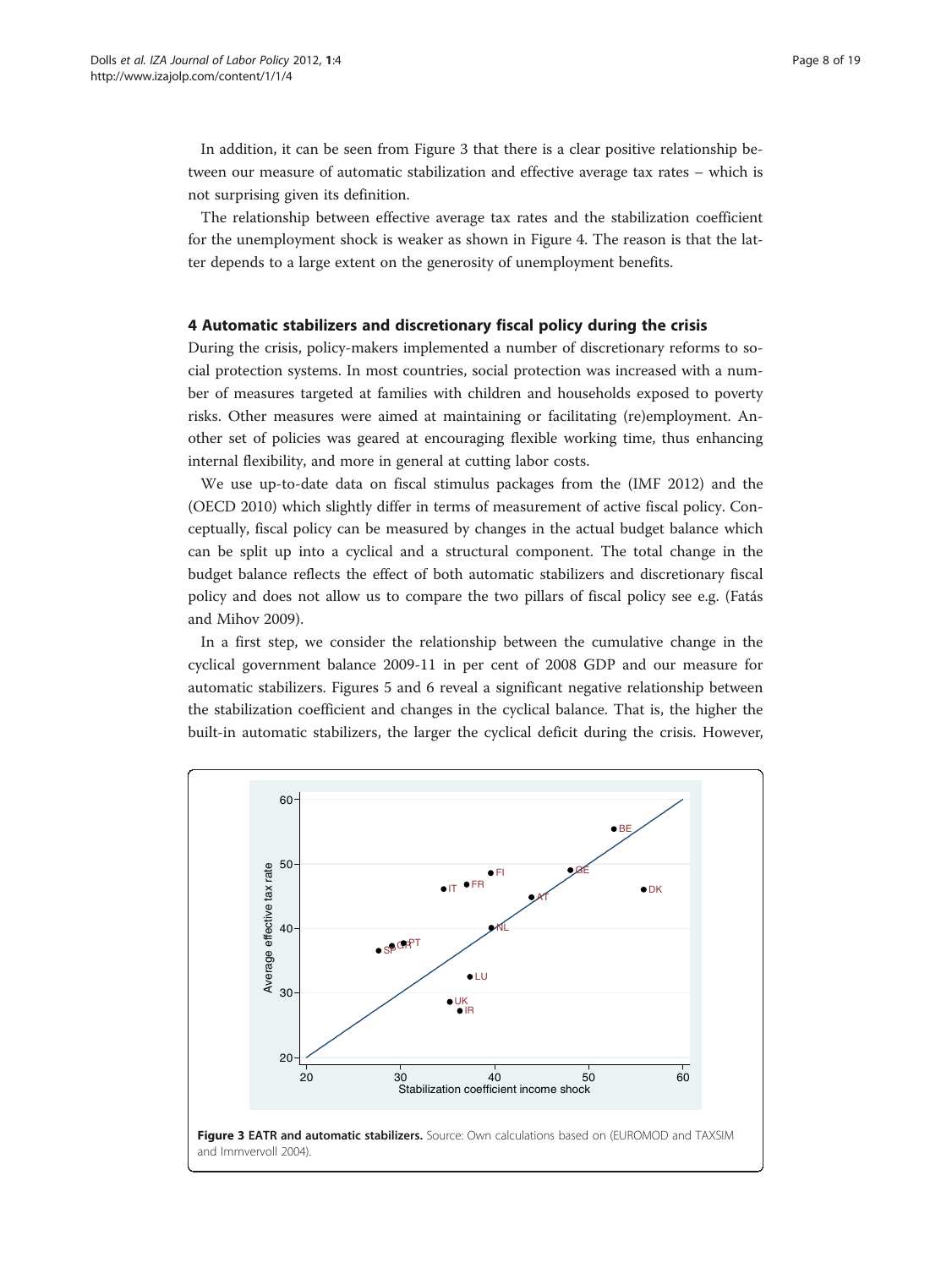

as noted above, this measure for the cyclical balance does not capture discretionary fiscal policy.

Therefore, in the next step, we look at the structural balance in order to analyze the relationship between automatic and discretionary policies. We calculate the change in the structural balance between the pre-crisis year 2007 and the average for the years 2008-11 in order to focus on the endogenous response of fiscal policy to the economic crisis $10$ . Higher values of this measure of active fiscal policy indicate larger fiscal packages. We also distinguish discretionary fiscal policies in the years 2008-2009 and 2010-2011 given that

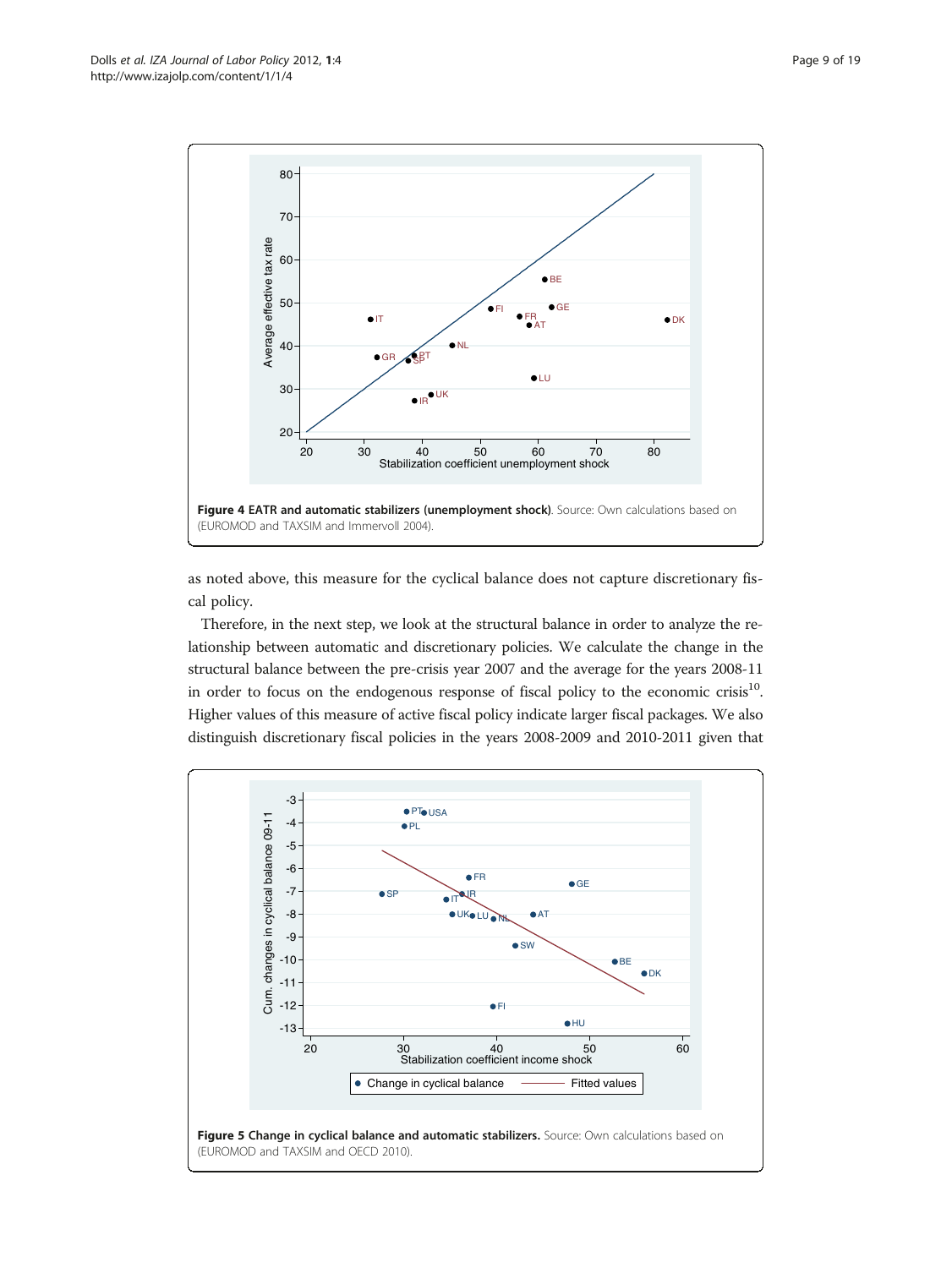

fiscal policy changed substantially in some countries in the course of the crisis. In (OECD [2010\)](#page-18-0) the size of the fiscal packages is determined as the deviation of fiscal balances compared with a "no-crisis-related-action scenario". Moreover, detailed information on the composition of fiscal packages is provided. It is evident from both data sources that the cross-country variation in the size of fiscal stimulus measures is substantial. According to (OECD [2010](#page-18-0)) the U.S. have passed the largest fiscal package in our sample of countries amounting to 5.6% of GDP in 2008 with tax and spending measures being comparable in size (3.2% total tax measures vs. 2.4% spending measures)<sup>11</sup>.

Figures 7 and 8 (data from IMF [2012](#page-18-0)) present results for the relationship between the change in the general government structural balance from 2007 to 2008-11 and automatic stabilizers. These graphs indicate that countries with larger automatic stabilizers have passed smaller fiscal stimulus packages in the economic crisis.

As discretionary fiscal policy has varied enormously over the 2008-11 period, moving from highly expansionary to highly contractionary in some countries, we conduct the analysis separately for discretionary measures passed in 2008-09 (Figures 9a and 10a) and 2010-11 (Figures 9b and 10b).

While the negative correlation is visible for both sub-periods, it is much stronger (and hence also stronger than for the 2008-2011 average) for the first part of the crisis. Largest shifts from expansionary to contractionary fiscal policies can be observed for countries such as Greece or Ireland which received financial support from the European Financial Stability Facility (EFSF) under the condition of severe fiscal adjustment programs. In other countries fiscal policy was not expansionary (Austria, Germany, Italy) or contractionary (Hungary) even in the 2008-2009 period. Austerity measures recently implemented in many EU countries, in particular in Spain, Portugal or the UK, are only partly reflected in Figure 9b as they will persist to 2012 and beyond.

The negative correlation between automatic stabilizers and discretionary fiscal policy in 2008-2009 is confirmed when estimating multivariate regression equations controlling for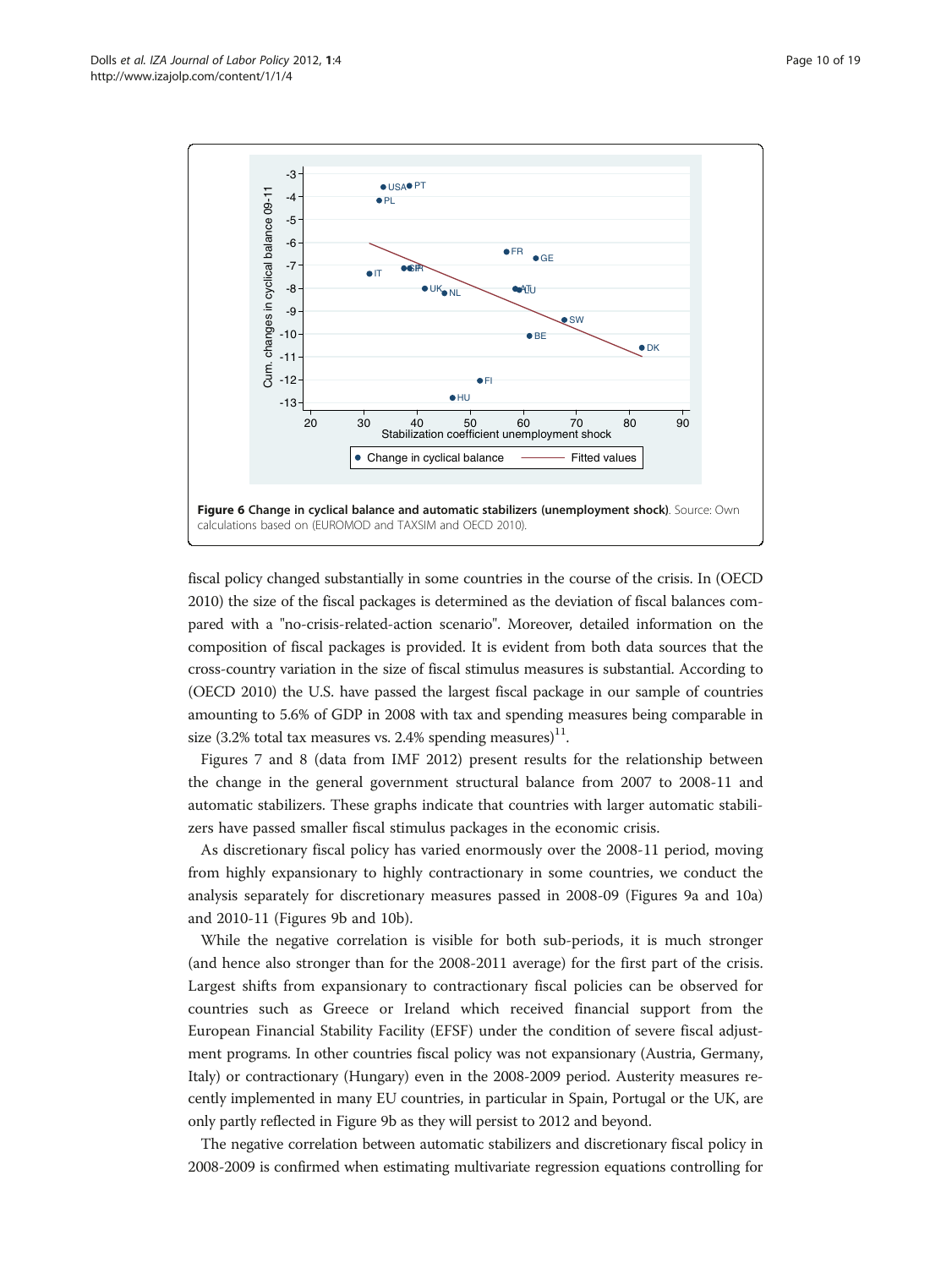

various pre-determined variables. Controls include net interest payments, the debt/GDP ratio, two measures of fiscal space as suggested by (Aaizenman and Jinjarak  $2010$ )<sup>12</sup>, the level of trade openness (defined as the ratio of imports and exports relative to GDP) and GDP per capita $^{13}$ . The first four regressors control for the budgetary situation in those countries under consideration before the start of the economic crisis $14$ , trade openness and GDP per capita for other potentially important determinants of discretionary fiscal policy. All these controls are standard in this context (see, e.g. Bénétrix and Lane [\(2010](#page-17-0))). All regressors are pre-determined since they are measured in the pre-crisis year 2007

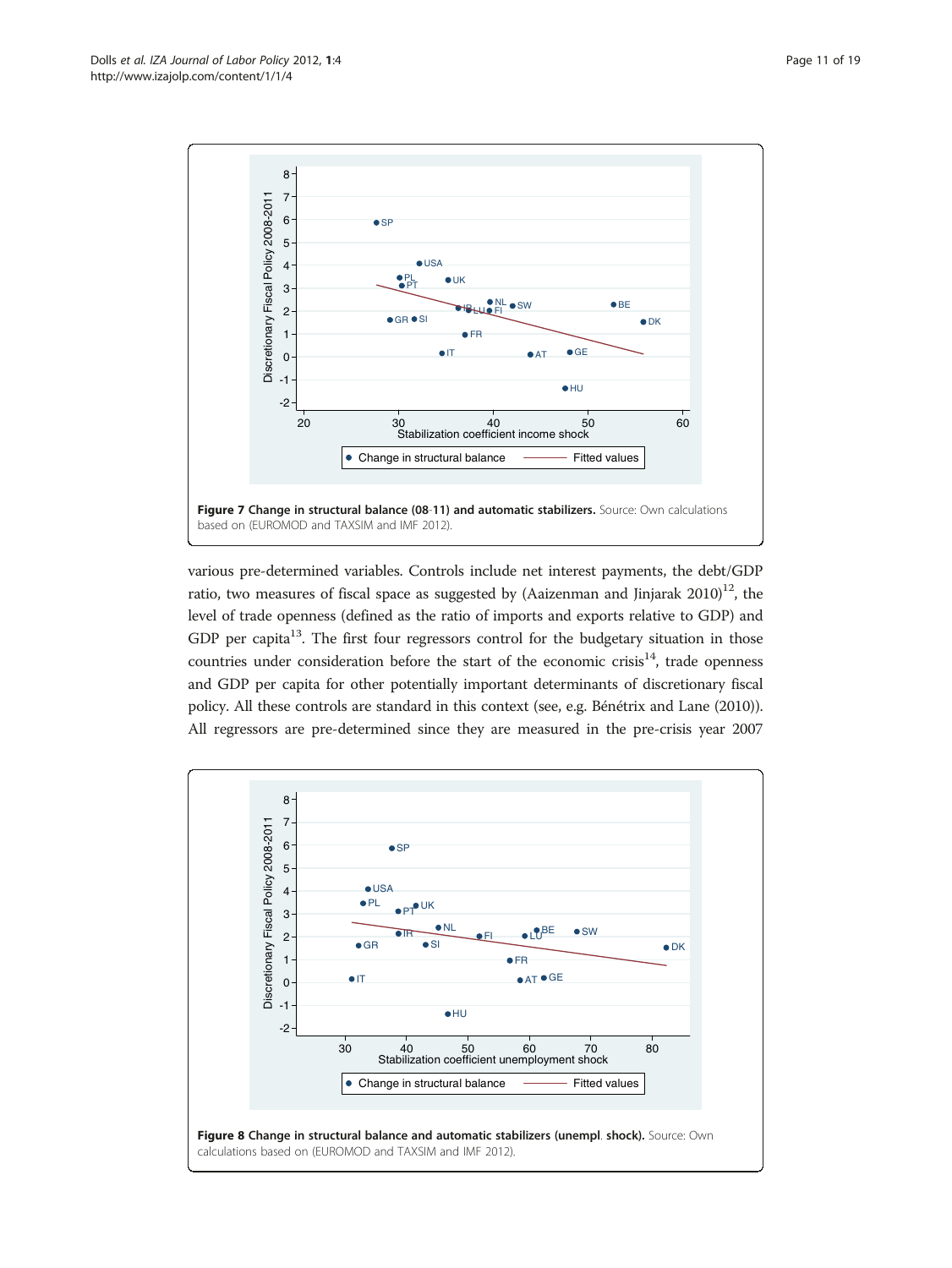

except the two measures of fiscal space which are based on averages for the years 2000- 2006.

The results are shown in Table [1](#page-13-0). When interpreting them, it should be taken into account that they are based on 19 observations only. The coefficient for the size of automatic stabilizers (income stabilization coefficient) is significant in all specifications. The  $\mathbb{R}^2$  indicates that the best fit is achieved with additional regressors controlling for the fiscal position before the start of the crisis. Our results thus confirm that countries whose fiscal position was weak before the economic crisis unfolded were constrained in their ability to react with discretionary fiscal stimulus (Romer [2012](#page-18-0)).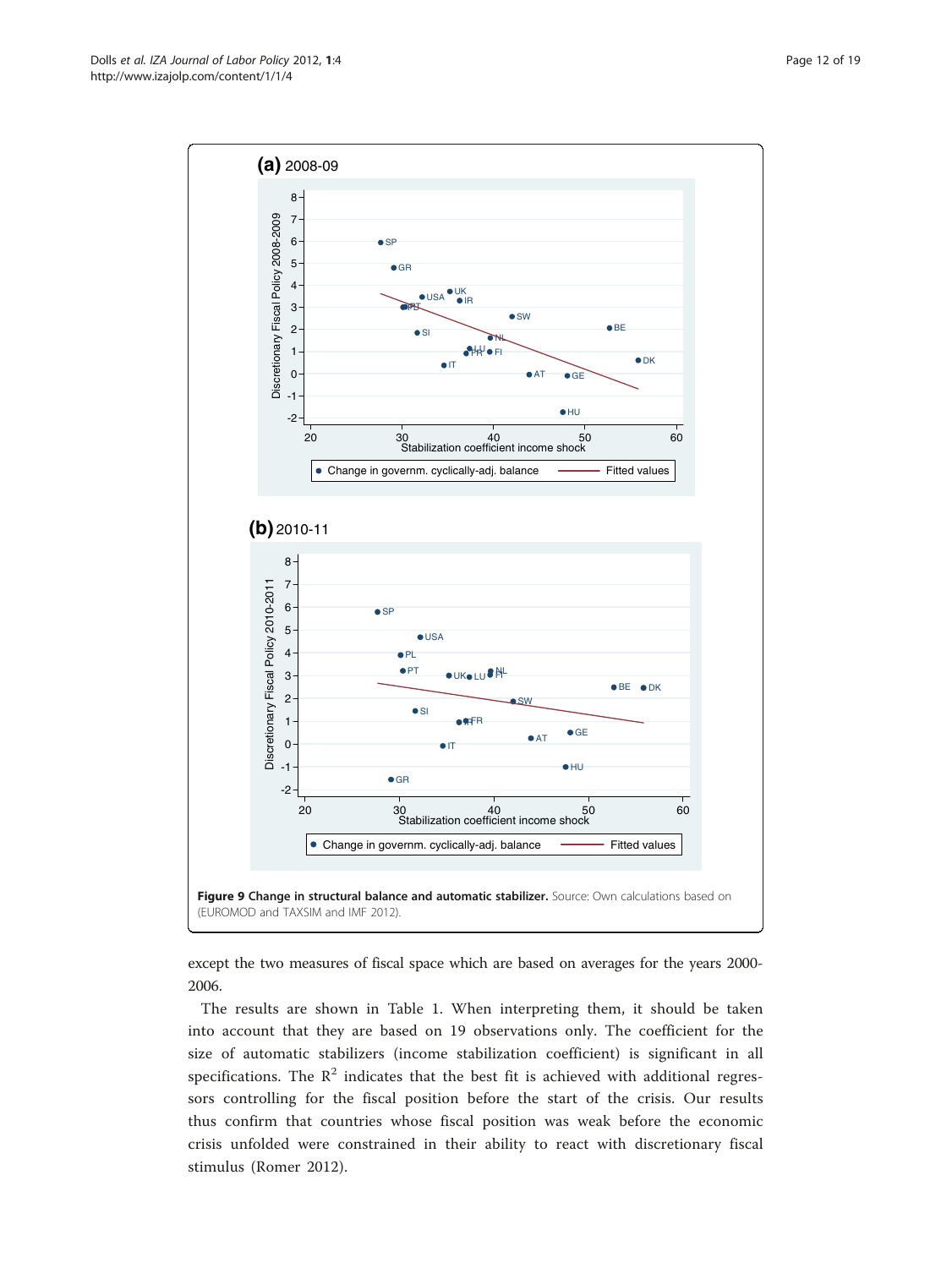

Regression results with the income stabilization coefficient for the unemployment shock as dependent variable are presented in Table [2](#page-14-0). The qualitative results are similar to those shown in Table [1](#page-13-0) for the income shock.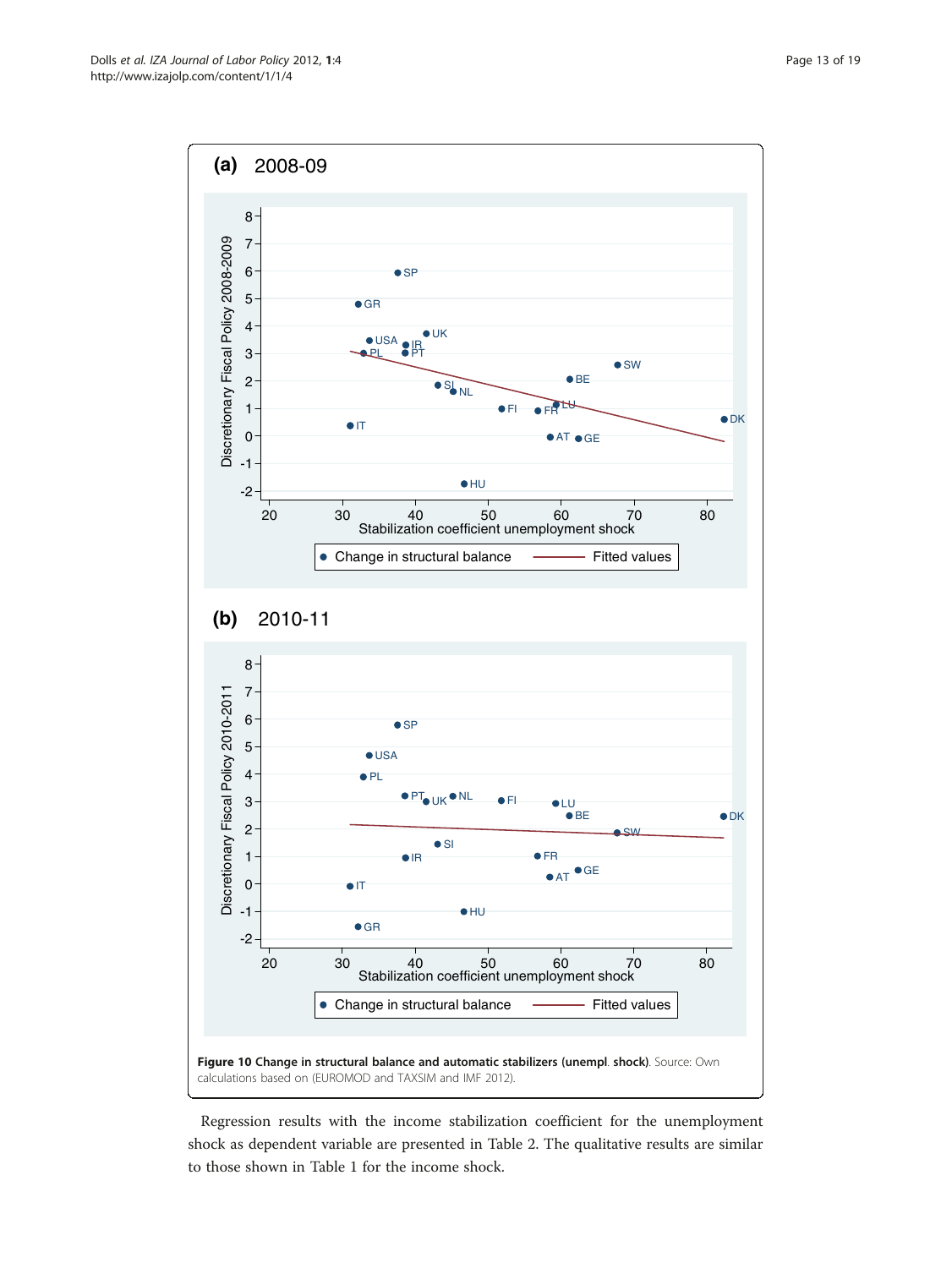|                                                  | Dependent variable: Change in str. balance 2007 to 2008-09 |             |             |             |             |             |            |  |  |
|--------------------------------------------------|------------------------------------------------------------|-------------|-------------|-------------|-------------|-------------|------------|--|--|
| <b>Variables</b>                                 | (1)                                                        | (2)         | (3)         | (4)         | (5)         | (6)         | (7)        |  |  |
| Income stabilization coefficient<br>income shock | $-0.214***$                                                | $-0.195***$ | $-0.201***$ | $-0.200***$ | $-0.234***$ | $-0.216***$ | $-0.205**$ |  |  |
|                                                  | (0.042)                                                    | (0.035)     | (0.035)     | (0.037)     | (0.041)     | (0.057)     | (0.042)    |  |  |
| Net interest payments                            |                                                            | $-0.738***$ |             |             |             |             |            |  |  |
|                                                  |                                                            | (0.234)     |             |             |             |             |            |  |  |
| Debt / GDP                                       |                                                            |             | $-0.040***$ |             |             |             |            |  |  |
|                                                  |                                                            |             | (0.013)     |             |             |             |            |  |  |
| Fiscal Space 1                                   |                                                            |             |             | $-0.945**$  |             |             |            |  |  |
|                                                  |                                                            |             |             | (0.356)     |             |             |            |  |  |
| Fiscal Space 2                                   |                                                            |             |             |             | $-8.666*$   |             |            |  |  |
|                                                  |                                                            |             |             |             | (4.605)     |             |            |  |  |
| Openness                                         |                                                            |             |             |             |             | 0.001       |            |  |  |
|                                                  |                                                            |             |             |             |             | (0.011)     |            |  |  |
| GDP per capita                                   |                                                            |             |             |             |             |             | 0.012      |  |  |
|                                                  |                                                            |             |             |             |             |             | (0.009)    |  |  |
| Constant                                         | $10.148***$                                                | $11.119***$ | 12.166***   | 11.909***   | $11.613***$ | $10.191***$ | 8.279***   |  |  |
|                                                  | (1.527)                                                    | (1.294)     | (1.407)     | (1.469)     | (1.623)     | (1.725)     | (2.048)    |  |  |
| Observations                                     | 19                                                         | 18          | 19          | 19          | 19          | 19          | 19         |  |  |
| $R^2$                                            | 0.600                                                      | 0.761       | 0.749       | 0.723       | 0.673       | 0.600       | 0.640      |  |  |

<span id="page-13-0"></span>

|  |  |  |  |  |  |  |  | Table 1 Regression on change in structural balance – income stabilization income shock |  |  |  |
|--|--|--|--|--|--|--|--|----------------------------------------------------------------------------------------|--|--|--|
|--|--|--|--|--|--|--|--|----------------------------------------------------------------------------------------|--|--|--|

Source: Data on change in structural balance from (IMF [2012](#page-18-0)). Standard errors in parentheses. \*\*\* p < 0.01, \*\* p < 0.05, \*  $p < 0.1$ .

A further concern in the policy debate put forward by supporters of large and coordinated discretionary measures was that countries could limit the size of their programs at the expense of countries with more generous fiscal policy responses. The central factor behind this hypothesis is the degree of openness of an economy. The more open an economy is, i.e. the stronger the economic ties with other countries are, the more likely it is that a country gains from other countries' fiscal stimulus packages or, conversely, the more likely it is that own fiscal stimulus measures spill over to other countries. Hence, the idea behind this argument is that some countries might show a free-rider behavior and profit from spill-over effects of discretionary measures<sup>15</sup>. We find only weak evidence for this hypothesis. While the correlation between discretionary measures passed in 2008-2009 and trade openness is negative which is confirmed when we estimate a univariate regression between these two $^{16}$ , the coefficient on openness becomes insignificant once our measure for automatic stabilization is included as can be seen in column (6) of Table 1. This is due to the fact that the correlation between openness and automatic stabilization is positive. All in all, our results suggest that policymakers did take into account the forces of automatic stabilizers when designing active fiscal policy measures to tackle the recent economic crisis.

#### 5 Conclusions and policy implications

Fiscal policy has been a central tool for governments to counteract economic stagnation in the recent crisis, both in terms of automatic stabilization as well as discretionary fiscal policy. Many papers have investigated the effectiveness of stabilization policies in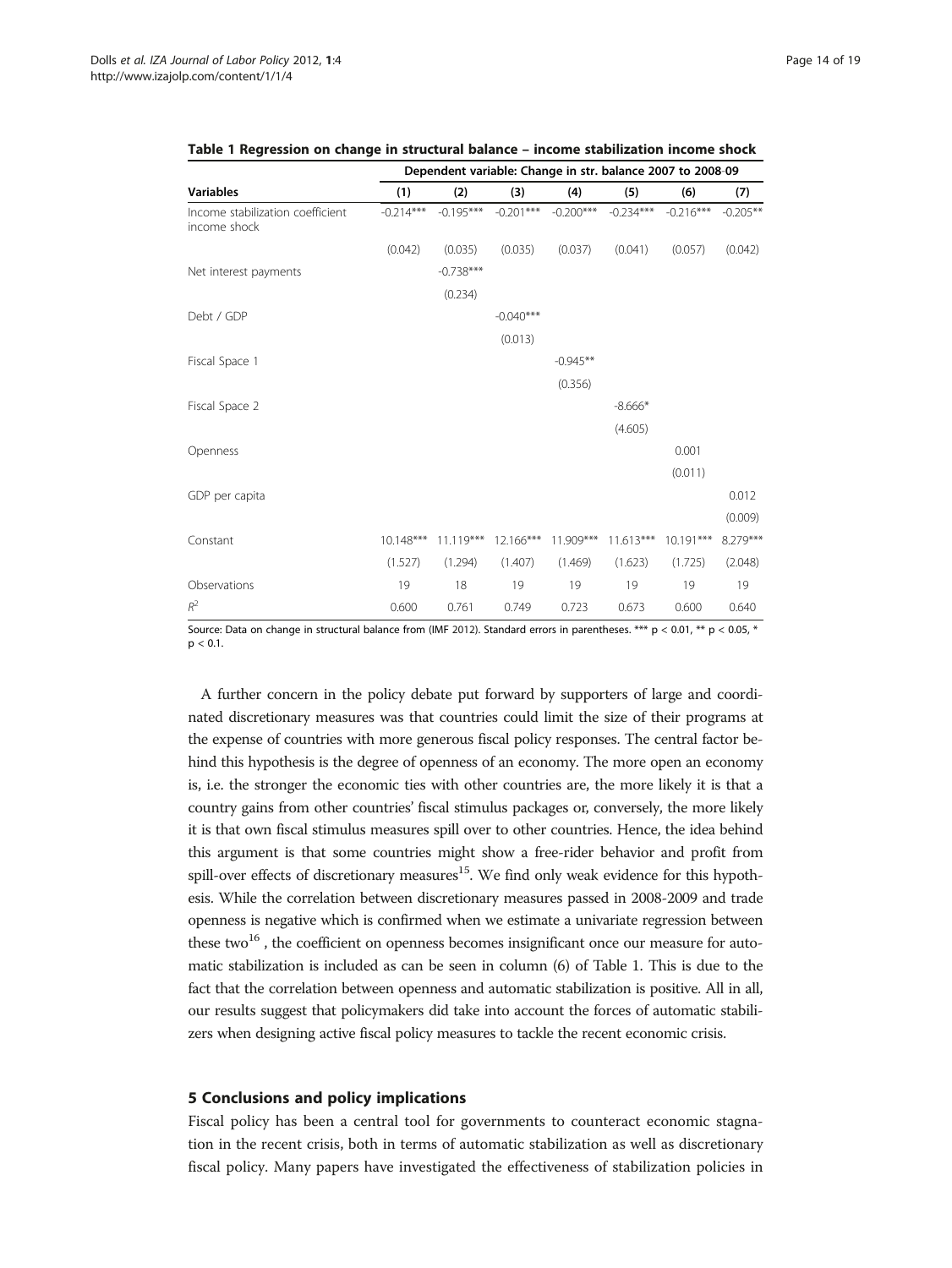|                                                   | Dependent variable: Change in str. balance 2007 to 2008-09 |             |             |                                     |          |            |                    |  |  |
|---------------------------------------------------|------------------------------------------------------------|-------------|-------------|-------------------------------------|----------|------------|--------------------|--|--|
| <b>Variables</b>                                  | (1)                                                        | (2)         | (3)         | (4)                                 | (5)      | (6)        | (7)                |  |  |
| Income stabilization coefficient<br>unempl. shock | $-0.089***$                                                | $-0.096***$ |             | $-0.103***$ $-0.096***$ $-0.106***$ |          |            | $-0.071* -0.083**$ |  |  |
|                                                   | (0.028)                                                    | (0.021)     | (0.020)     | (0.023)                             | (0.029)  | (0.035)    | (0.029)            |  |  |
| Net interest payments                             |                                                            | $-1.057***$ |             |                                     |          |            |                    |  |  |
|                                                   |                                                            | (0.259)     |             |                                     |          |            |                    |  |  |
| Debt / GDP                                        |                                                            |             | $-0.060***$ |                                     |          |            |                    |  |  |
|                                                   |                                                            |             | (0.014)     |                                     |          |            |                    |  |  |
| Fiscal Space 1                                    |                                                            |             |             | $-1.371***$                         |          |            |                    |  |  |
|                                                   |                                                            |             |             | (0.408)                             |          |            |                    |  |  |
| Fiscal Space 2                                    |                                                            |             |             |                                     | $-9.687$ |            |                    |  |  |
|                                                   |                                                            |             |             |                                     | (6.149)  |            |                    |  |  |
| Openness                                          |                                                            |             |             |                                     |          | $-0.011$   |                    |  |  |
|                                                   |                                                            |             |             |                                     |          | (0.012)    |                    |  |  |
| GDP per capita                                    |                                                            |             |             |                                     |          |            | 0.012              |  |  |
|                                                   |                                                            |             |             |                                     |          |            | (0.012)            |  |  |
| Constant                                          | $6.268***$                                                 | 8.893***    | 10.529***   | $9.824***$                          | 7.783*** | $6.147***$ | 4.556*             |  |  |
|                                                   | (1.228)                                                    | (1.107)     | (1.336)     | (1.434)                             | (1.520)  | (1.239)    | (2.195)            |  |  |
| Observations                                      | 19                                                         | 18          | 19          | 19                                  | 19       | 19         | 19                 |  |  |
| $R^2$                                             | 0.368                                                      | 0.700       | 0.700       | 0.630                               | 0.453    | 0.401      | 0.401              |  |  |

<span id="page-14-0"></span>Table 2 Regression on change in structural balance – income stabilization unempl shock

Source: Data on change in structural balance from (IMF [2012](#page-18-0)). Standard errors in parentheses. \*\*\* p < 0.01, \*\* p < 0.05, \*  $p < 0.1$ .

the recent recession, but little is known on the relationship between the two components of fiscal policy. The aim of this paper is to fill this gap.

Using up-to-date data on discretionary fiscal policy and two measures of automatic stabilization - income stabilization coefficients resulting from an income and an unemployment shock scenario - we find that countries with larger automatic stabilizers tended to enact smaller fiscal stimulus packages in the recent economic crisis. The US, for example, a country with rather small automatic stabilizers - both in an international perspective as well as in its own historical context - was the country with the largest fiscal stimulus package amounting to 5.6% of GDP. Given the low automatic stabilizers, however, the total effect of fiscal policy in the US has been more moderate than the size of the discretionary program might suggest. Of course, there are other determinants of discretionary fiscal policy. We find that the fiscal position of each country before the start of the crisis was a further important determinant for the size of discretionary fiscal stimulus packages.

Our results suggest that social protection systems, and in particular out-of-work benefits, play a key role for the stabilization of disposable incomes and explain a large part of the difference in automatic stabilizers between Europe and the US. This is confirmed by the decomposition of stabilization effects in our analysis. In the case of the unemployment shocks, benefits alone absorb 19% of the shock in Europe compared to just 7% in the US, whereas the stabilizing effect of income taxes (taking into account state taxes in the US as well) is similar. Note, however, that considerable heterogeneity exists within Europe.

Automatic stabilizers have the major advantage of providing income replacement immediately, i.e. when unemployment starts to rise and incomes fall. While means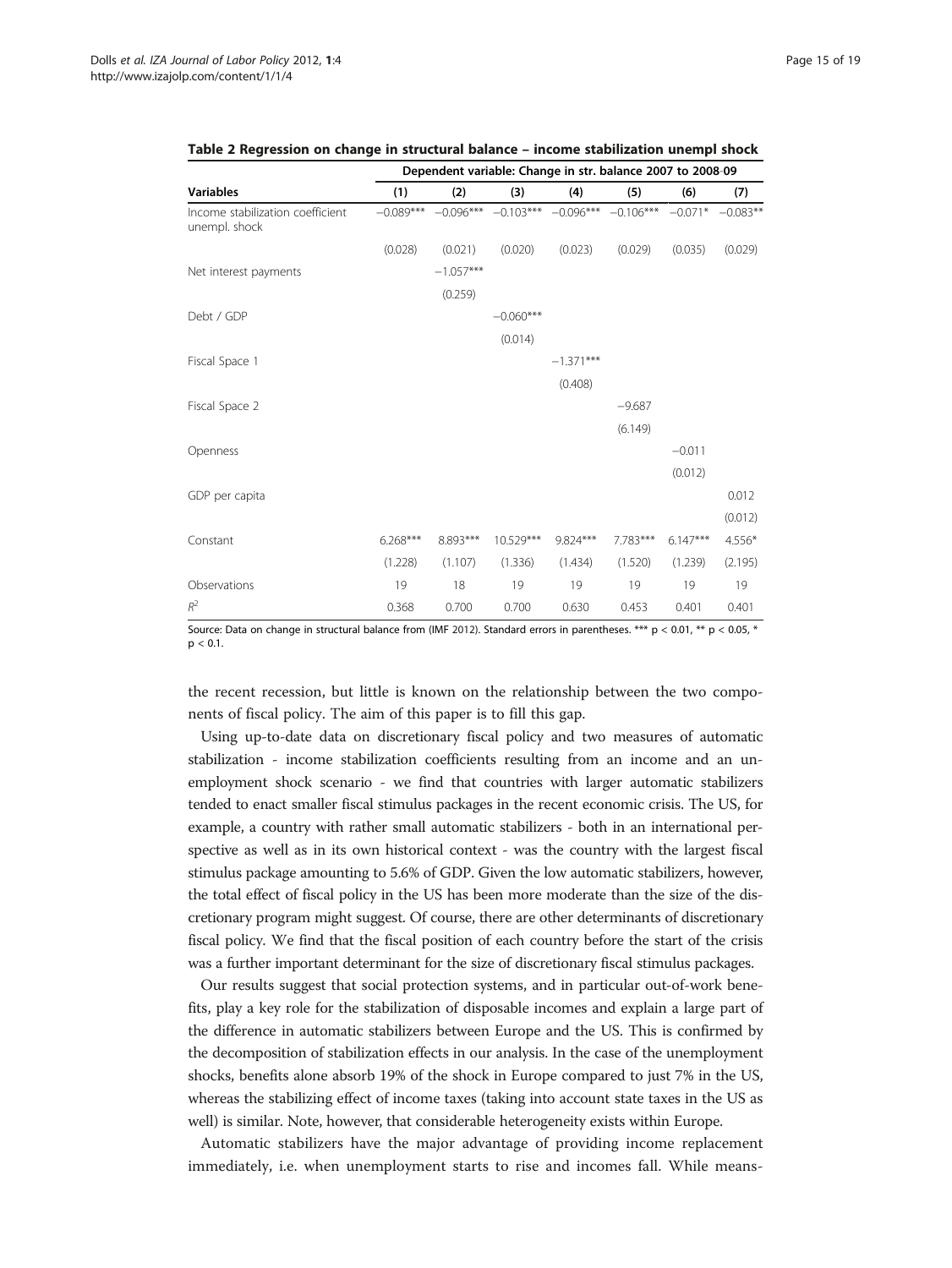tested income support is generally available as a basic social security net in most EU Member States, unemployment insurance systems are more exclusive as they do not protect all types of workers equally. As the extent of unemployment risks and the 'quality' of social protection provided to different socio-economic groups does not coincide, one can argue that in general those most affected are the least protected. Here, a discretionary expansion of benefit generosity or easing access to benefits can play a substantial role in reaction to crises. However, discretionary changes to benefit systems or the creation of new benefits may take some time and may be more difficult to administer and deliver, in particular if new groups are to be integrated or new benefits created – or if fiscal restrictions are considered. Therefore, it might be worth to redesign active and passive labor market policies in such a way that they automatically respond to cyclical variations as for instance the extended unemployment insurance in Canada and the US. How to optimally design such instruments in an automatic way provides an interesting avenue for future research.

A limitation of our analysis is that we only consider a rather small sample of European countries as well as the US. It would be interesting to extend this analysis also to developing countries.

## Endnotes

<sup>1</sup>Previous research on automatic stabilization has mainly relied on macro data (e.g. Girouard and André ([2005](#page-18-0))). Exceptions based on micro data are (Auerbach and Feenberg [2000\)](#page-17-0) and (Knieser and Ziliak [2002a](#page-18-0), b) for the US and (Mabbett and Schelkle [2007\)](#page-18-0) for the EU-15. As it is common in this literature, we have to assume the full takeup of social benefits for our simulations which might overestimate the automatic stabilizer measures in countries where non-take-up is important. In addition, we abstract from any (potential) behavioral responses as we are interested in separating the automatic response from discretionary and general equilibrium effects.

 $2$ See (Galí [1994\)](#page-18-0), (Fatás and Mihov [2001](#page-18-0)) or (Debrun et al. [2008](#page-18-0)) for the positive association between government size and automatic stabilizers and their dampening effect on GDP volatility.

 $3W$ e abstract from other taxes, in particular corporate income taxes. For an analysis of automatic stabilizers in the corporate tax system, see (Devereux and Fuest [2009](#page-18-0)) and (Buettner and Fuest [2010](#page-18-0)).

4 For more information on TAXSIM see (Feenberg and Coutts [1993\)](#page-18-0) or visit [http://](http://www.nber.org/taxsim/) [www.nber.org/taxsim/.](http://www.nber.org/taxsim/) For further information on EUROMOD see (Sutherland [2001](#page-18-0), [2007](#page-18-0)). There are also country reports available with detailed information on the input data, the modeling and validation of each tax benefit system and the underlying data, see<http://www.iser.essex.ac.uk/research/euromod>. The tax-benefit systems included in the model have been validated against aggregated administrative statistics in order to make sure they reflect the initial baseline conditions in each country as well as national tax-benefit models (where available), and the robustness checked through numerous applications (see e.g. Bargain ([2006](#page-17-0))).

<sup>5</sup>Our scenarios can be seen as a conservative estimate of the expected impact of the recent crisis (see Reinhart and Rogoff [\(2009\)](#page-18-0)) for effects of previous crises). The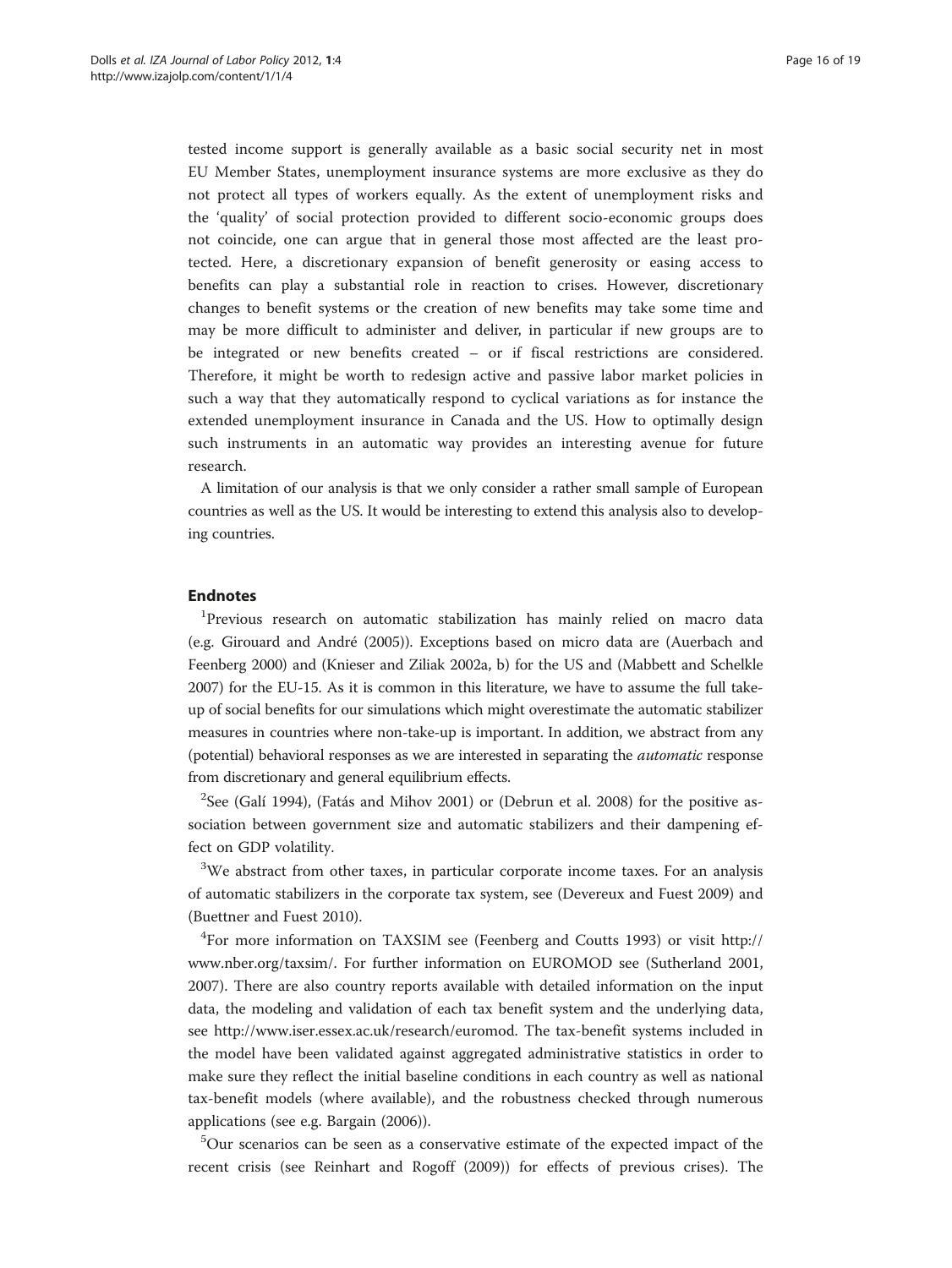(qualitative) results are robust with respect to different sizes of the shocks. The results for the unemployment shock do not change much when we model it as an increase of the unemployment rate by 5 percentage points for each country. It would be further possible to derive more complicated scenarios with different shocks on different income sources or a combination of income and unemployment shock. However, this would only have an impact on the distribution of changes which are not relevant in the analysis of this paper. Therefore, we focus on these two simple scenarios in order to make our analysis as simple as possible. One should note, though, that our analysis is not a forecasting exercise. We do not aim at quantifying the exact effects of the recent economic crisis but of stylized scenarios in order to explore the build-in automatic stabilizers of existing pre-crisis tax-benefit systems. Conducting an ex-post analysis would include discretionary government reactions and behavioral responses (see, e.g., Aaberge et al. ([2000\)](#page-17-0) for an empirical ex-post analysis of a previous crisis in the Nordic countries) and we would not be able to identify the role of automatic stabilization.

<sup>6</sup>For the reweighting procedure, we follow the approach of [Immvervoll et al.](#page-18-0) [\(2006\)](#page-18-0), who have also simulated an increase in unemployment through reweighting of the sample. Their analysis focuses on changes in absolute and relative poverty rates after changes in the income distribution and the employment rate. The reweighting approach is the only feasible option for this scenario as EUROMOD does not simulate unemployment benefits for all countries (but takes it from the data).

<sup>7</sup>Cf. Deville and Särndal ([1992](#page-18-0)) and DiNardo et al. [\(1996\)](#page-18-0). This approach is equivalent to estimating probabilities of becoming unemployed (Bell and Blanchflower [2009\)](#page-17-0) and then selecting the individuals with the highest probabilities when controlling for the same characteristics in the reweighting estimation (see Herault [\(2009\)](#page-18-0)). One should note, however, that this leads to a downward bias of the short-run stabilization as unemployment benefits depend strongly on unemployment duration and would be higher for newly unemployed compared to long-term unemployed.

<sup>8</sup>Note that for the US the value of the stabilization coefficient for the federal income tax only is below 25% which is in line with the results of (Auerbach and Feenberg [2000](#page-17-0)).

<sup>9</sup>Note that we do not account for the Extended Benefits (EB) program in the US because it does not kick in automatically in all states. The EB program provides an additional 13 to 20 weeks of unemployment benefits to workers receiving unemployment insurance in states that meet certain thresholds in terms of their unemployment rates. This increased duration of unemployment benefits slightly increases the stabilization coefficient for the US and, thus, reduces the difference to the EU.

<sup>10</sup>For more detailed descriptions of the structural balance, see (Girouard and André [2005\)](#page-18-0) for the OECD- and (Fedelino et al. [2009](#page-18-0)) for the IMF-methodology. A discussion of this concept can be found in (Blanchard [1993\)](#page-17-0) and (Mohr and Morris [2007](#page-18-0)). In short, there are several conceptual difficulties in separating the cyclical component of fiscal policy from structural movements which requires strong assumptions on potential output and cyclical elasticities of different fiscal variables. These methodological problems can lead to sizeable ex-post revisions of structural balances. Note that the results presented in this section do not change if we base our analysis on (IMF [2011](#page-18-0)).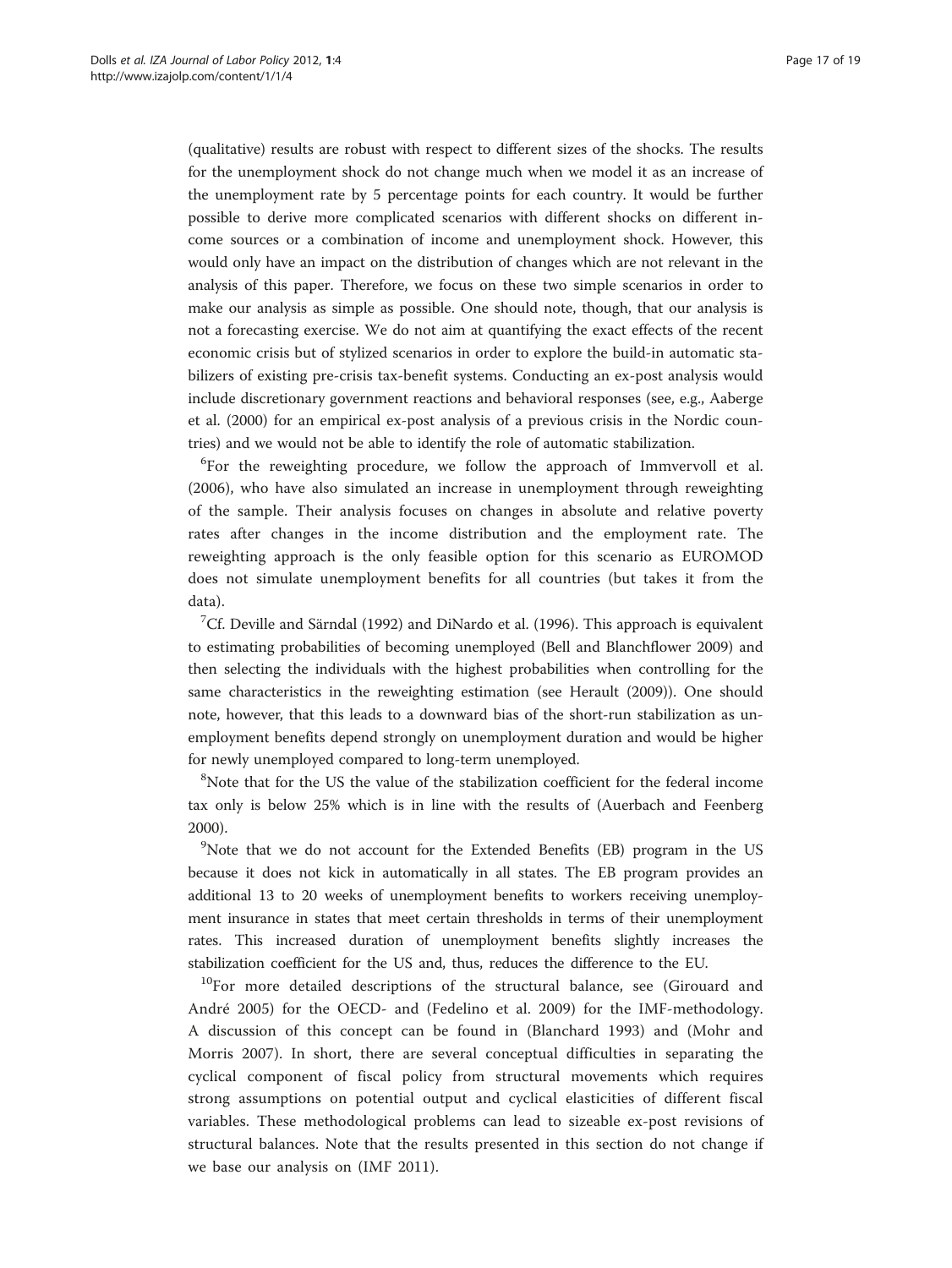<span id="page-17-0"></span> $11$ Note that a portion of the U.S. stimulus package was devoted to its states which all have some form of balanced budget rules. Hence, the purpose of this policy was to avoid weakening automatic stabilizers at this lower level of government.

<sup>12</sup>Aaizenman and Jinjarak (2010) define the first measure (fiscal space 1) as the size of public debt relative to tax revenue and the second one (fiscal space 2) as the size of government deficit relative to tax revenue.

 $13$ Information on net interest payments, debt/GDP ratio and GDP per capita is from (IMF [2012\)](#page-18-0) and the level of trade openness is taken from (Heston et al. [2006](#page-18-0)).

 $14$ <sup>14</sup>The negative effects of a fiscal expansion for countries with unsustainable fiscal positions have already been emphasized at an early stage in the recession, see Spilimbergo et al. ([2008](#page-18-0)).

<sup>15</sup>In that sense, a fiscal stimulus program can be seen as a positive externality since potential positive effects are not limited to the country of origin.

<sup>16</sup>The univariate regression is not shown separately, but available from the authors upon request.

#### Competing interests

The IZA Journal of Labor Policy is committed to the IZA Guiding Principles of Research Integrity. The authors declare that they have observed these principles.

#### Acknowledgements

This paper uses EUROMOD D21 and TAXSIM v9. EUROMOD and TAXSIM are continually being improved and updated and the results presented here represent the best available at the time of writing. Our version of TAXSIM is based on the Survey of Consumer Finances (SCF) by the Federal Reserve Board. EUROMOD relies on micro-data from 17 different sources for 19 countries. These are ECHP and EU-SILC (Eurostat), Austrian version of ECHP (Statistik Austria); PSBH (University of Liège and University of Antwerp); Estonian HBS (Statistics Estonia); Income Distribution Survey (Statistics Finland); EBF (INSEE); GSOEP (DIW Berlin); Greek HBS (National Statistical Service of Greece); Living in Ireland Survey (ESRI); SHIW (Bank of Italy); PSELL-2 (CEPS/INSTEAD); SEP (Statistics Netherlands); Polish HBS (Warsaw University); Slovenian HBS and Personal Income Tax database (Statistical Office of Slovenia); Income Distribution Survey (Statistics Sweden); and the FES (UK ONS through the Data Archive). Material from the FES is Crown Copyright and is used by permission. Neither the ONS nor the Data Archive bears any responsibility for the analysis or interpretation of the data reported here. An equivalent disclaimer applies for all other data sources and their respective providers. This paper is partly based on work carried out during Peichl's visit to ECASS at ISER, University of Essex, supported by the EU Improving Human Potential Programme. Peichl is grateful for financial support by Deutsche Forschungsgemeinschaft DFG (PE1675). Fuest acknowledges financial support from the ESRC (Grant No RES-060-25-0033). We are grateful to Daniel Feenberg for granting us access to NBER's TAXSIM and helping us with our simulations. We are indebted to all past and current members of the EUROMOD consortium for the construction and development of EUROMOD. The usual disclaimer applies.

#### Author details

<sup>1</sup>IZA, Schaumburg-Lippe-Str. 5-9, 53113, Bonn, Germany. <sup>2</sup>Saïd Business School, University of Oxford, Park End Street, Oxford OX1 1HP, UK.

Received: 19 July 2012 Accepted: 14 September 2012 Published: 6 November 2012

#### References

Aaizenman J, Jinjarak Y (2010) De facto fiscal space and fiscal stimulus: Definition and assessment, NBER Working Paper No. 16539. National Bureau of Economic Research, Cambridge, MA

Aaberge R, Björklund A, Jäntti M, Pedersen PJ, Smith N, Wennemo T (2000) Unemployment Shocks and Income Distribution: How Did the Nordic Countries Fare during Their Crises? Scandinavian Journal of Economics 102(1):77–99

Alesina A, Glaeser E (2004) Fighting Poverty in the U.S. and Europe: A World of Difference. Oxford University Press, New York Auerbach A (2009) Implementing the New Fiscal Policy Activism. American Economic Review 99(2):543.49

Auerbach A, Feenberg D (2000) The significance of federal taxes as automatic stabilizers. Journal of Economic Perspectives 14:37–56

Bargain O (2006) Microsimulation in action: policy analysis in Europe using EUROMOD vol. 25 of the series Research in Labor Economics. Elsevier

Bell DNF, Blanchflower DG (2009) "What should be done about rising unemployment in the UK?", IZA Discussion Papers, No. 4040. IZA, Bonn

Bénétrix A, Lane P (2010) International differences in fiscal policy during the global crisis, NBER Working Paper No. 16346. National Bureau of Economic Research, Cambridge, MA

Blanchard O (1993) Suggestions for a new set of fiscal indicators. In: Verbon HAA, van Winden FAAM (eds) The New Political Economy of Government Debt. Elsevier Science Publishers, North-Holland, Amsterdam